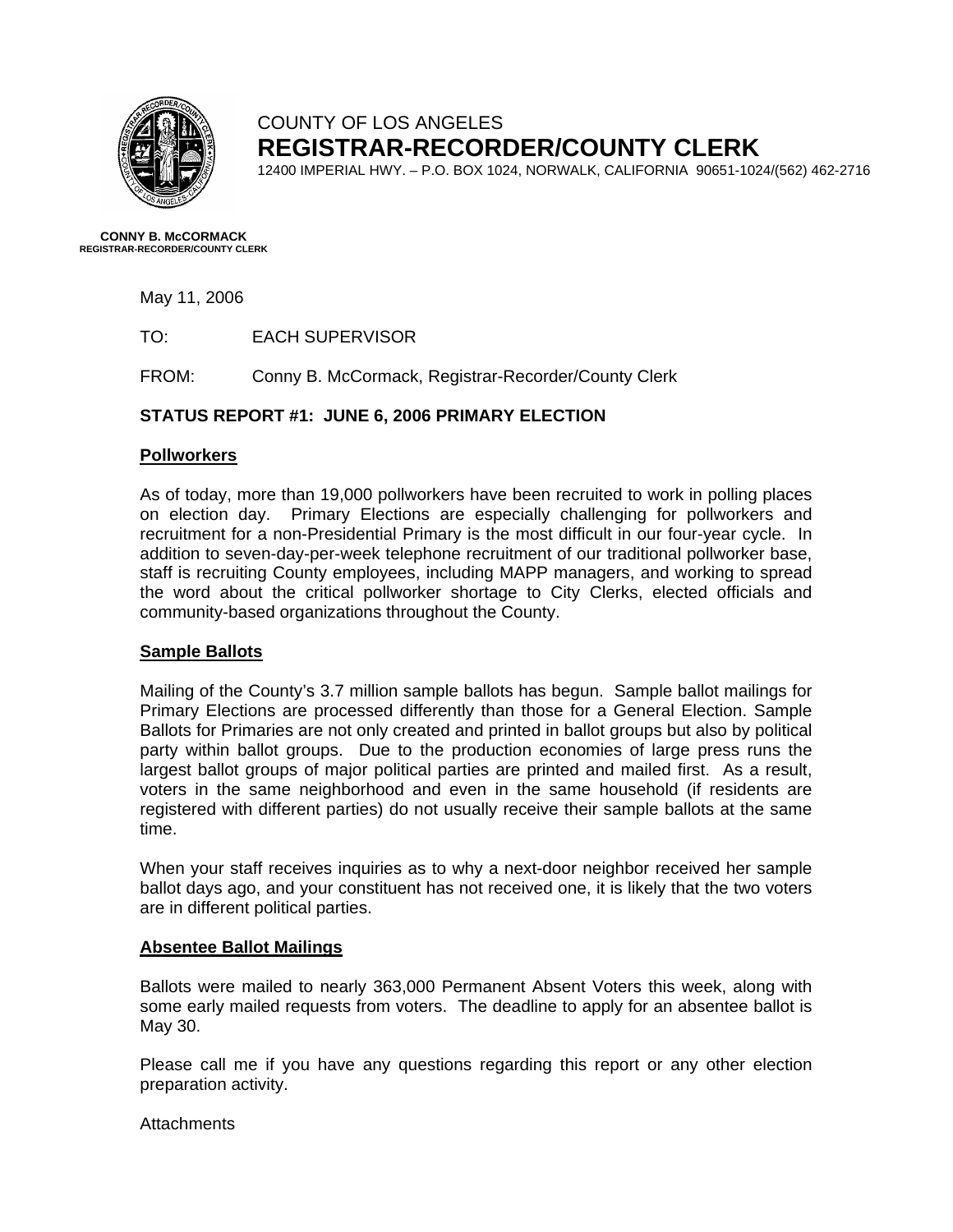### **JUNE 6, 2006 PRIMARY ELECTION - STATUS OF EVENTS PERFORMED**

## SCHEDULED ACTUAL EVENT COMPLETION COMPLETION

1. Finalize Sample Ballot Page Design 04/05/06 04/13/06

Sample Ballot page design was finalized on 04/13/06. This event is complete.

2. Recruit and Appoint 06/05/06 Precinct Officers

> This election will involve 5,065 precincts requiring the recruitment of approximately 25,000 pollworkers. Recruitment of precinct officers is proceeding.

3. Update Registration Records 05/22/06

The May 5, 2006 update of the registration records total 3,834,029 registered voters. This event is proceeding on schedule.

4. Testing of Election Night Data 06/05/06 Processing Hard/Ware and Programs

> Testing of election night tally programs is in process. This event is proceeding on schedule.

5. Receive Sample Ballot and 05/08/06 Ballot Pages from Printer

Delivery of sample ballots began on 04/27/06. This event is proceeding on schedule.

6. Mail Sample Ballots 05/30/06

The initial and supplemental sample ballot mailing to over 3.8 million registered voters began on April 27, 2006 and will continue through May 30, 2006. This event is proceeding on schedule.

7. Precinct Supplies and Vote Recorders 05/24/06 **Assembled** 

> Vote Recorder Packaging will begin on May 15, 2006. Supply box processing will commence on May 24, 2006.

8. Booth and Supplies Picked-Up 05/28/06 By Precinct Inspectors

Booths and supplies are scheduled for pick-up on May 27 – 28, 2006.